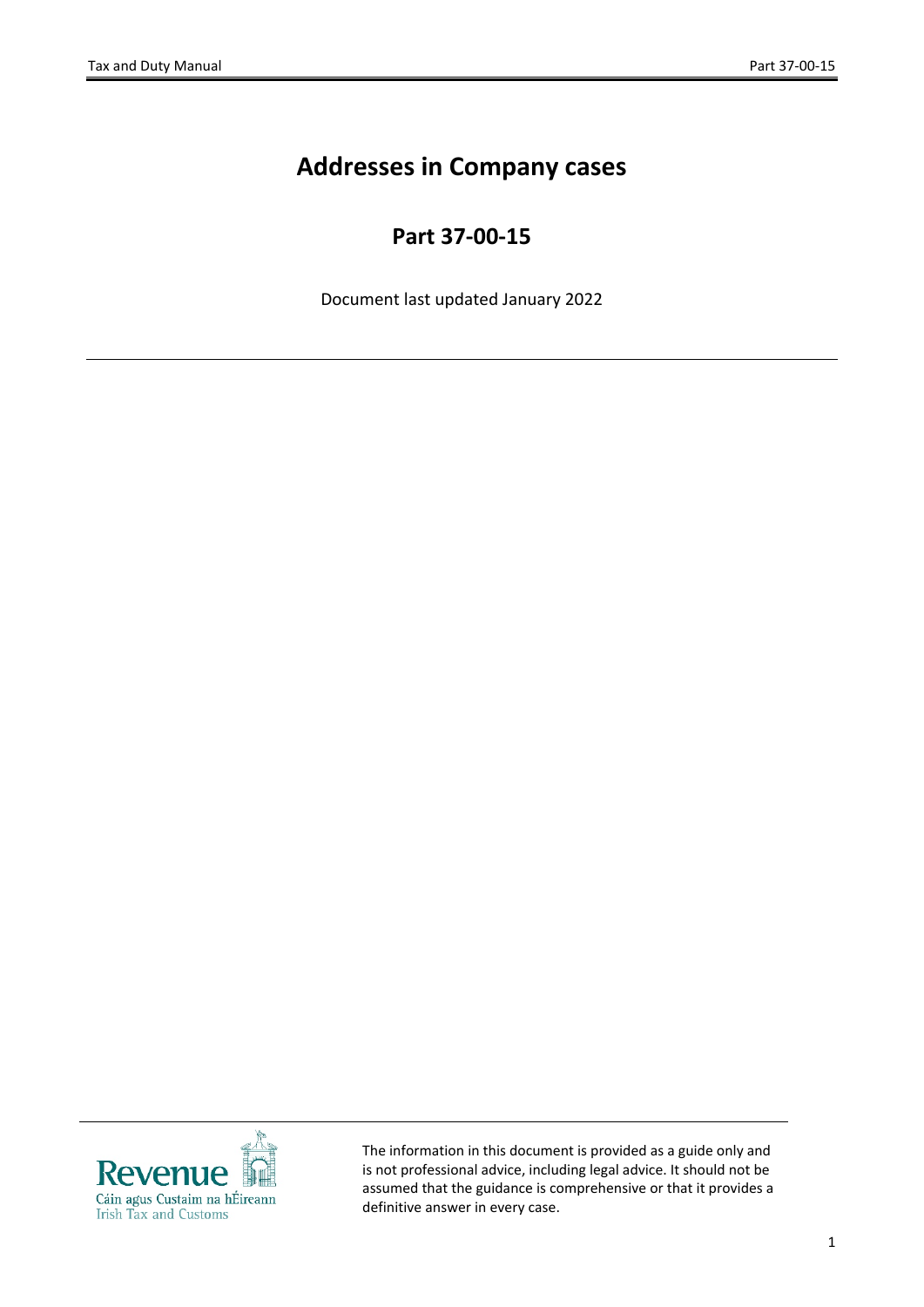## Summary

Every company is required by law to file a notice of the address of its registered office in the State (with the [Companies](https://www.cro.ie/en-ie/Post-Registration/Company/Address-Change) [Registration](https://www.cro.ie/en-ie/Post-Registration/Company/Address-Change) [Office](https://www.cro.ie/en-ie/Post-Registration/Company/Address-Change)), as per section 50 of the Companies Act 2014. This is the address to which all official documents, notices, court papers are required to be sent by law.

This instruction summarises that the official address of any company being registered on Revenue's systems is the address of its registered office, as per the Companies Registration Office (CRO).

ROS Administrators can update official and/or business addresses in the ROS Profile, by accessing the link "Update Official or Business Address". Detailed guidance is in paragraph 6 of the [Tax](https://www.revenue.ie/en/tax-professionals/tdm/income-tax-capital-gains-tax-corporation-tax/part-38/38-06-01.pdf) [and](https://www.revenue.ie/en/tax-professionals/tdm/income-tax-capital-gains-tax-corporation-tax/part-38/38-06-01.pdf) [Duty](https://www.revenue.ie/en/tax-professionals/tdm/income-tax-capital-gains-tax-corporation-tax/part-38/38-06-01.pdf) [Manual](https://www.revenue.ie/en/tax-professionals/tdm/income-tax-capital-gains-tax-corporation-tax/part-38/38-06-01.pdf) [Part](https://www.revenue.ie/en/tax-professionals/tdm/income-tax-capital-gains-tax-corporation-tax/part-38/38-06-01.pdf) [38-06-01](https://www.revenue.ie/en/tax-professionals/tdm/income-tax-capital-gains-tax-corporation-tax/part-38/38-06-01.pdf) [-](https://www.revenue.ie/en/tax-professionals/tdm/income-tax-capital-gains-tax-corporation-tax/part-38/38-06-01.pdf) [Revenue](https://www.revenue.ie/en/tax-professionals/tdm/income-tax-capital-gains-tax-corporation-tax/part-38/38-06-01.pdf) [Online](https://www.revenue.ie/en/tax-professionals/tdm/income-tax-capital-gains-tax-corporation-tax/part-38/38-06-01.pdf) [Services](https://www.revenue.ie/en/tax-professionals/tdm/income-tax-capital-gains-tax-corporation-tax/part-38/38-06-01.pdf) [\(ROS\)](https://www.revenue.ie/en/tax-professionals/tdm/income-tax-capital-gains-tax-corporation-tax/part-38/38-06-01.pdf)

Companies, or their agents, that use the address change facility in ROS must ensure that the CRO is informed of the address change; ideally at the same time but it must be done within 14 days after the date of the change. Information on how to notify the Registrar of any change is on the CRO website, at the link included above.